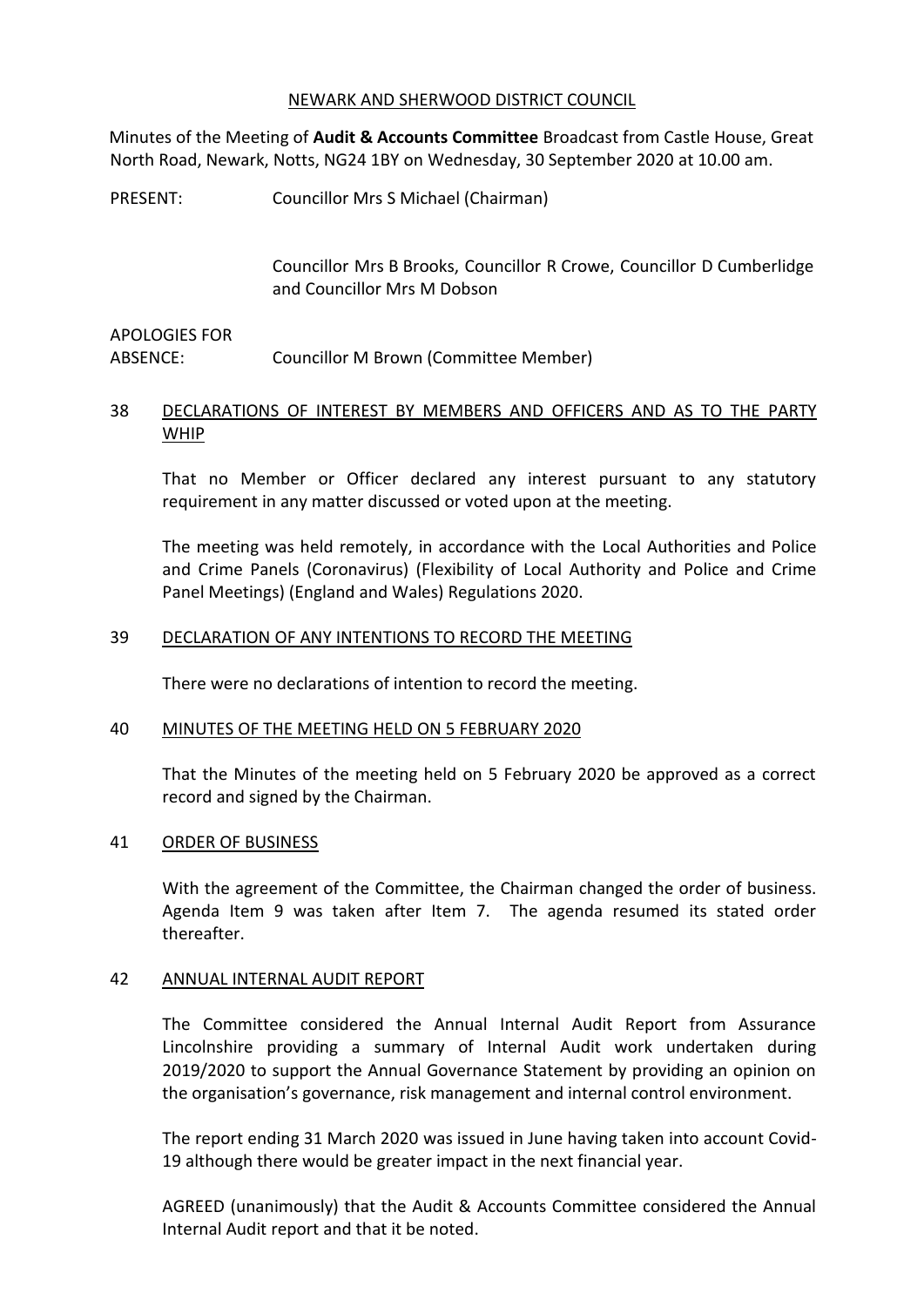# 43 TREASURY MANAGEMENT OUTTURN REPORT 2019/20

The Committee considered the report from the Assistant Business Manager, Financial Services giving Members the opportunity to review the annual Treasury Outturn report to be presented to Council on 13 October 2020.

The Committee noted that there were no breaches to the approved prudential indicators during the period 2019/20.

AGREED (unanimously) that the Treasury Outturn position for 2019/20 be noted.

# 44 ANNUAL EXTERNAL AUDIT STRATEGY MEMORANDUM 2019/20

The Committee considered the External Audit Strategy Memorandum for the 2019/20 Statement of Accounts work and Value for Money Conclusion provided by Mazars.

The Mazars representative informed the Committee that the report included the reintegration of Newark and Sherwood Homes back to the Council.

AGREED (unanimously) that the Committee noted the External Audit Strategy Memorandum.

# 45 EXTERNAL AUDITORS' ANNUAL AUDIT COMPLETION REPORT

The Committee considered the External Auditors Annual Audit Completion report from the Business Manager for Financial Services.

The report informed Members that due to Covid-19 the national deadlines for submission of the draft and audited financial statements had been pushed back to 31 August and 30 November respectively.

The Committee were made aware that although the accounts had been audited, final confirmation of an unqualified opinion cannot be concluded until the final report has been commissioned from the external auditors of the Nottinghamshire Pension Fund due to the materiality of the Council's pension liability. Therefore, the conclusions on the Statement of Accounts and Value for Money would be anticipated conclusions and to be finalised in a further report to the November Committee.

AGREED (unanimously) that:

- a) the Committee received the External Auditors Annual Audit Completion Report for 2019/20; and
- b) the Committee noted the adjustments to the audited draft financial statements set out in the report.

#### 46 AUDITED DRAFT STATEMENT OF ACCOUNTS

The Committee considered the report from the Business Manager and Assistant Business Manager for Financial Services to review the Council's audited draft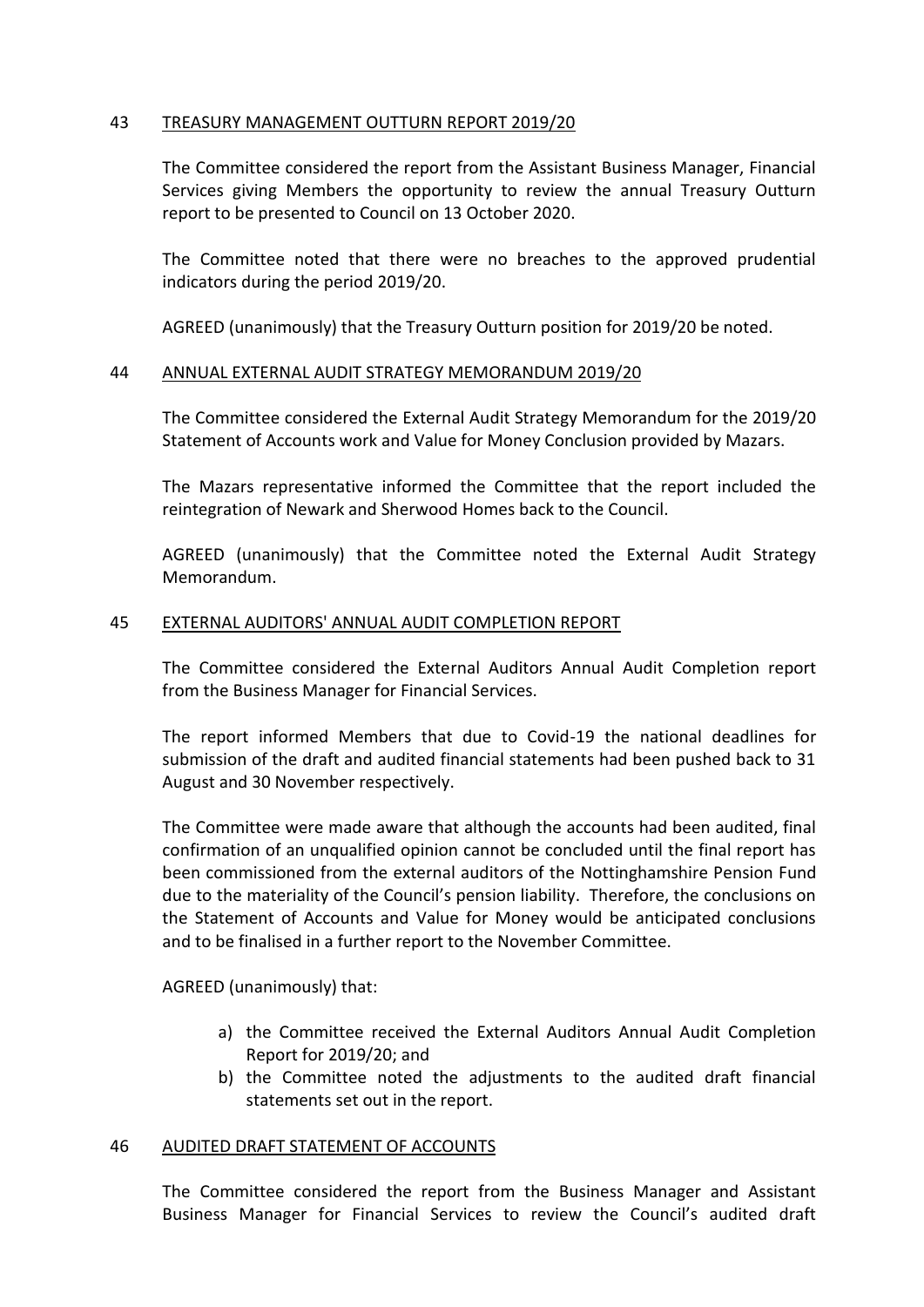Statutory Accounts for the financial year ended 31 March 2020.

The report informed the Committee that the audit had identified only one significant misstatement due to an allowance for 2020/21 financial years' provision against revaluation of the business rates debt being held at 31 March 2020. This debt was not held on the balance sheet at that date therefore the provision would not be held and the Committee were aware that all relevant notes were adjusted for the misstatement.

AGREED (unanimously) that:

- a) Members noted the Annual Governance Statement for the financial year ended 31 March 2020; and
- b) Members noted the draft audited Statement of Accounts for the financial year ended 31 March 2020.

# 47 AUDIT & ACCOUNTS COMMITTEE ANNUAL REPORT

The Committee considered the report from the Business Manager for Financial Services informing Members of the activity undertaken by the Audit and Accounts committee during the 2019/20 financial year.

The report informed the Members that having seen the account for the year, the Committee had discharged its responsibilities as per the Constitution. Having also assessed itself against the CIPFA Practical Guidance for Audit Committees questionnaire, having drawn up an action plan for areas that did not conform to best practice.

The report also explained how the Committee had added value to the organisation, having requested the Internal Audit Process report be clearly set out to inform when Officers are attending the Committee to then gain assurance that areas of identified weakness are being resolved.

A Committee Member questioned a decision previously taken by the Committee not to have an independent member appointed to the Committee. The Deputy Chief Executive, Director of Resources and S151 Officer then referred to the Redmond Review, Sir Tony Redmond's long awaited report on local authority financial reporting and external audit in England which had made a number of robust recommendations, including the creation of a new audit regulator and supports independent members.

AGREED (unanimously) that:

a) the Committee noted the Audit and Accounts Committee Annual Report's activity within the year and referred on to the Council for noting.

# 48 INTERNAL AUDIT PROGRESS REPORT

The Committee considered the report from Assurance Lincolnshire providing the Internal Audit Progress report with a summary of Internal Audit work undertaken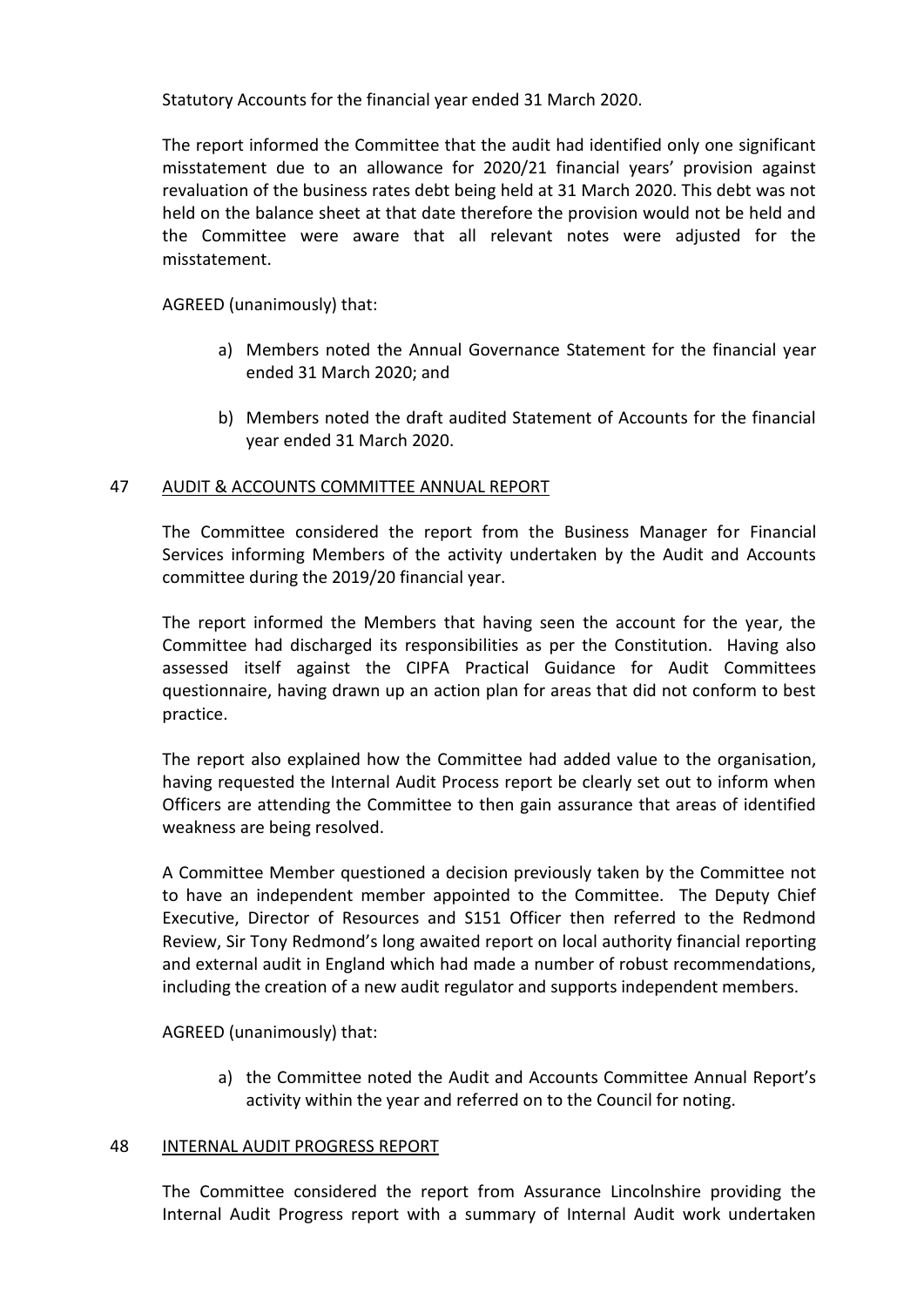during 2020/21 against the agreed audit plan and any remaining reports from 2019/20.

The report provided the latest progress report covering the period up to 31 August 2020 having agreed the Audit Plan for 2020/21 at the February Audit and Accounts Committee, reporting throughout the year on the progress made and if any changes to the plan are requested.

Representatives were available at the meeting to take any questions with regard to Building Control, ICT and Health and Safety.

AGREED (unanimously) that:

a) the Audit and Accounts Committee considered and commented upon the latest Internal Audit Progress report and approved the extensions to the implementation dates.

### 49 FRAUD RISK ASSESSMENT

The Committee considered the report from the Business Manager for Financial Services informing Members of the update of the Fraud Risk Register which had been undertaken during February 2020.

The report had reviewed all of the services provided by the Council, highlighting any new areas where fraud might occur as well as the types of fraud in determining if there were any new risks to the Council.

AGREED (unanimously) that the update to the Fraud Risk Register be noted.

#### 50 COUNTER-FRAUD ACTIVITIES FROM 1 NOVEMBER 2019 TO 31 AUGUST 2020

The Committee considered the report from the Business Manager for Financial Services informing Members of counter-fraud activity undertaken since the last update reported on 27 November 2019. The report to Members would have been a bi-annual report, this had changed due to Covid-19.

The report advised the Committee that discussions had taken place with Assurance Lincolnshire in relation to producing a virtual training session, to highlight areas of fraud that Officers should be aware of. This will remind Officers of the "red flags" that they should be mindful of and what action should be taken where these flags are noticed. It was anticipated that this would be deployed to Officers in Q3 of this financial year.

AGREED (unanimously) that the content of the report be noted.

#### 51 URGENCY ITEM TAKEN DURING COVID-19

The report provided the Committee with the urgency decision that had been taken in light of the Covid-19 Pandemic with respect to the Homes England Compliance Audit Report 2019/20 – HRA 5 Year Development Programme.